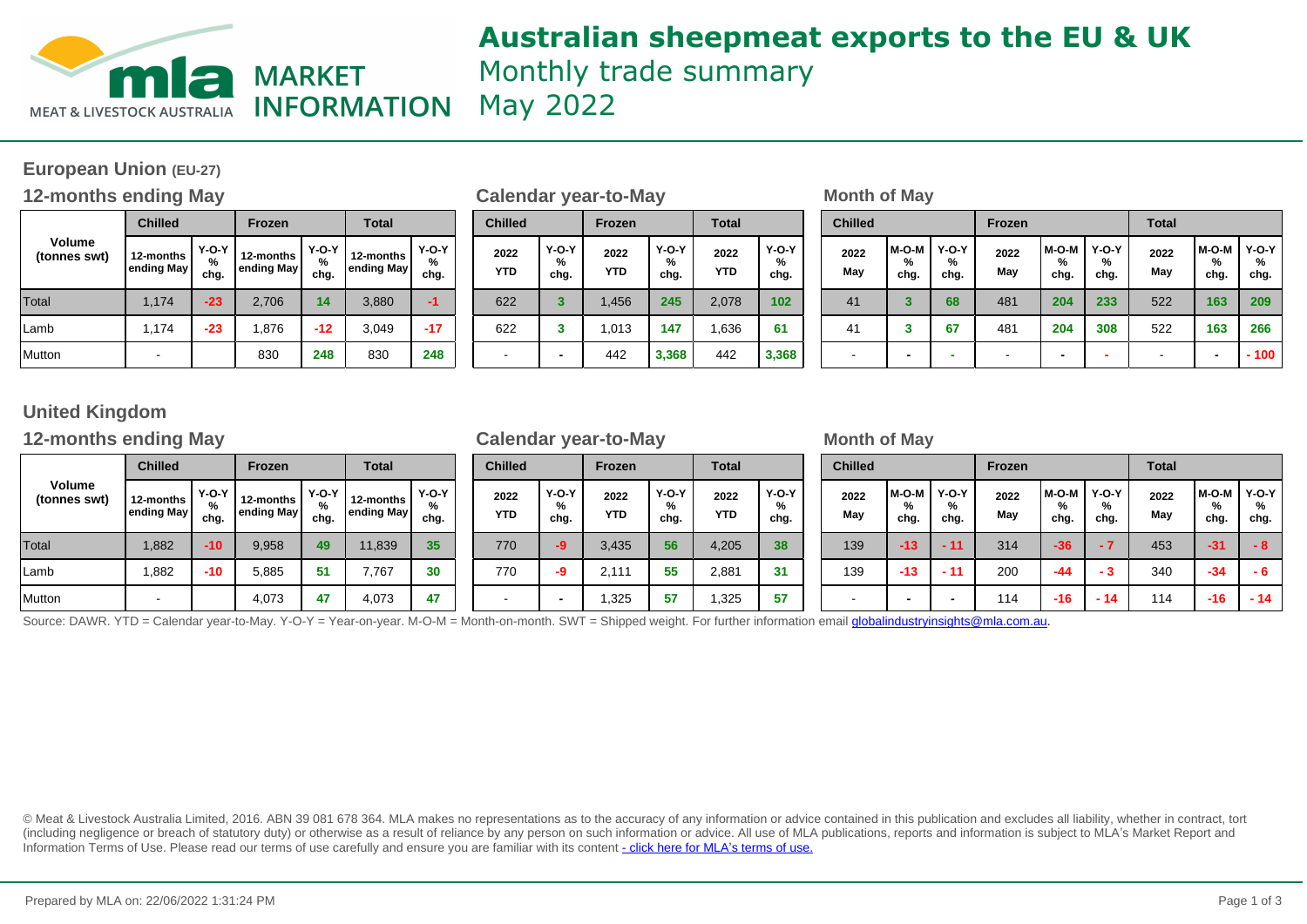

# **Australian sheepmeat exports to the EU & UK**

Monthly trade summary May 2022

**INFORMATION** 



Source: DAWR, Prepared by MLA

### **Year-to-May sheepmeat exports to the EU**



Source: DAWR, Prepared by MLA



Source: DAWR, Prepared by MLA



Source: DAWR, Prepared by MLA